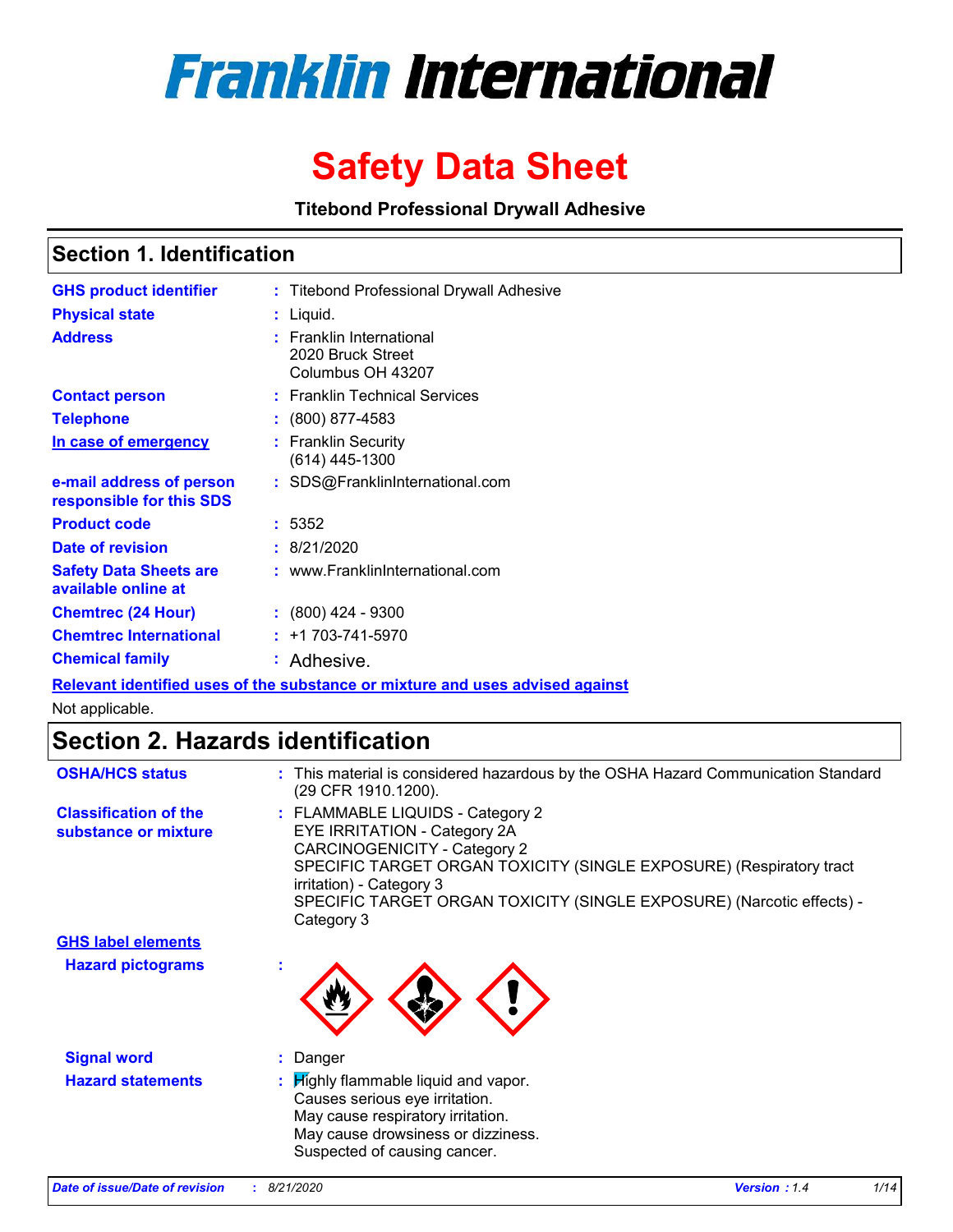### **Section 2. Hazards identification**

| <b>Precautionary statements</b>            |                                                                                                                                                                                                                                                                                                                                                                                                                                                                                                                                                       |
|--------------------------------------------|-------------------------------------------------------------------------------------------------------------------------------------------------------------------------------------------------------------------------------------------------------------------------------------------------------------------------------------------------------------------------------------------------------------------------------------------------------------------------------------------------------------------------------------------------------|
| <b>Prevention</b>                          | : Øbtain special instructions before use. Do not handle until all safety precautions have<br>been read and understood. Wear protective gloves, protective clothing and eye or face<br>protection. Keep away from heat, hot surfaces, sparks, open flames and other ignition<br>sources. No smoking. Use explosion-proof electrical, ventilating or lighting equipment.<br>Use non-sparking tools. Take action to prevent static discharges. Use only outdoors or<br>in a well-ventilated area. Avoid breathing vapor. Wash thoroughly after handling. |
| <b>Response</b>                            | : F exposed or concerned: Get medical advice or attention. IF INHALED: Remove<br>person to fresh air and keep comfortable for breathing. Call a POISON CENTER or<br>doctor if you feel unwell. IF ON SKIN (or hair): Take off immediately all contaminated<br>clothing. Rinse skin with water. IF IN EYES: Rinse cautiously with water for several<br>minutes. Remove contact lenses, if present and easy to do. Continue rinsing. If eye<br>irritation persists: Get medical advice or attention.                                                    |
| <b>Storage</b>                             | : Store locked up. Store in a well-ventilated place. Keep container tightly closed. Keep<br>cool.                                                                                                                                                                                                                                                                                                                                                                                                                                                     |
| <b>Disposal</b>                            | : Dispose of contents and container in accordance with all local, regional, national and<br>international regulations.                                                                                                                                                                                                                                                                                                                                                                                                                                |
| <b>Supplemental label</b><br>elements      | : Avoid contact with skin and clothing. Wash thoroughly after handling.                                                                                                                                                                                                                                                                                                                                                                                                                                                                               |
| <b>Hazards not otherwise</b><br>classified | : Prolonged or repeated contact may dry skin and cause irritation.                                                                                                                                                                                                                                                                                                                                                                                                                                                                                    |

# **Section 3. Composition/information on ingredients**

| <b>Substance/mixture</b>                            | Mixture |                            |                                 |
|-----------------------------------------------------|---------|----------------------------|---------------------------------|
| <b>Ingredient name</b>                              |         | $\frac{9}{6}$              | <b>CAS number</b>               |
| <b>Methyl</b> acetate<br>In-hexane<br>vinyl acetate |         | 225 - ≤50<br>'≤3<br>$≤0.3$ | 79-20-9<br>110-54-3<br>108-05-4 |

Any concentration shown as a range is to protect confidentiality or is due to batch variation.

**There are no additional ingredients present which, within the current knowledge of the supplier and in the concentrations applicable, are classified as hazardous to health or the environment and hence require reporting in this section.**

**Occupational exposure limits, if available, are listed in Section 8.**

### **Section 4. First aid measures**

|--|

| <b>Eye contact</b>  | : Immediately flush eyes with plenty of water, occasionally lifting the upper and lower<br>eyelids. Check for and remove any contact lenses. Continue to rinse for at least 10<br>minutes. Get medical attention.                                                                                                                                                                                                                                                                                                                                                                                                                                                                                                                    |
|---------------------|--------------------------------------------------------------------------------------------------------------------------------------------------------------------------------------------------------------------------------------------------------------------------------------------------------------------------------------------------------------------------------------------------------------------------------------------------------------------------------------------------------------------------------------------------------------------------------------------------------------------------------------------------------------------------------------------------------------------------------------|
| <b>Inhalation</b>   | : Remove victim to fresh air and keep at rest in a position comfortable for breathing. If it<br>is suspected that fumes are still present, the rescuer should wear an appropriate mask<br>or self-contained breathing apparatus. If not breathing, if breathing is irregular or if<br>respiratory arrest occurs, provide artificial respiration or oxygen by trained personnel. It<br>may be dangerous to the person providing aid to give mouth-to-mouth resuscitation.<br>Get medical attention. If necessary, call a poison center or physician. If unconscious,<br>place in recovery position and get medical attention immediately. Maintain an open<br>airway. Loosen tight clothing such as a collar, tie, belt or waistband. |
| <b>Skin contact</b> | : Wash skin thoroughly with soap and water or use recognized skin cleanser. Remove<br>contaminated clothing and shoes. Continue to rinse for at least 10 minutes. Get<br>medical attention. Wash clothing before reuse. Clean shoes thoroughly before reuse.                                                                                                                                                                                                                                                                                                                                                                                                                                                                         |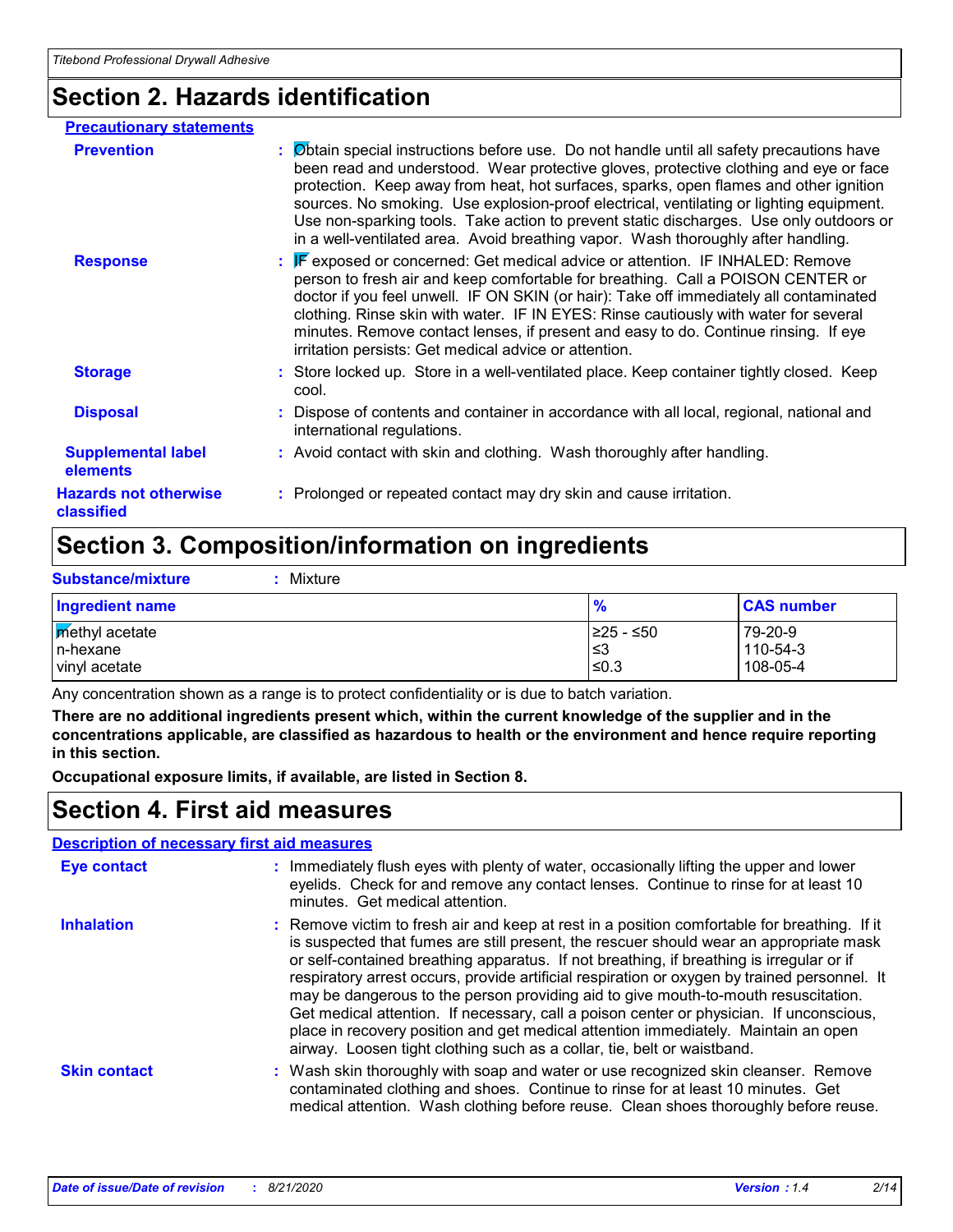# **Section 4. First aid measures**

| <b>Ingestion</b>                                   | : Wash out mouth with water. Remove dentures if any. Remove victim to fresh air and<br>keep at rest in a position comfortable for breathing. If material has been swallowed and<br>the exposed person is conscious, give small quantities of water to drink. Stop if the<br>exposed person feels sick as vomiting may be dangerous. Do not induce vomiting<br>unless directed to do so by medical personnel. If vomiting occurs, the head should be<br>kept low so that vomit does not enter the lungs. Get medical attention. If necessary,<br>call a poison center or physician. Never give anything by mouth to an unconscious<br>person. If unconscious, place in recovery position and get medical attention<br>immediately. Maintain an open airway. Loosen tight clothing such as a collar, tie, belt<br>or waistband. |
|----------------------------------------------------|-------------------------------------------------------------------------------------------------------------------------------------------------------------------------------------------------------------------------------------------------------------------------------------------------------------------------------------------------------------------------------------------------------------------------------------------------------------------------------------------------------------------------------------------------------------------------------------------------------------------------------------------------------------------------------------------------------------------------------------------------------------------------------------------------------------------------------|
| Most important symptoms/effects, acute and delayed |                                                                                                                                                                                                                                                                                                                                                                                                                                                                                                                                                                                                                                                                                                                                                                                                                               |
| <b>Potential acute health effects</b>              |                                                                                                                                                                                                                                                                                                                                                                                                                                                                                                                                                                                                                                                                                                                                                                                                                               |
| <b>Eye contact</b>                                 | : Causes serious eye irritation.                                                                                                                                                                                                                                                                                                                                                                                                                                                                                                                                                                                                                                                                                                                                                                                              |
| <b>Inhalation</b>                                  | : Can cause central nervous system (CNS) depression. May cause drowsiness or<br>dizziness. May cause respiratory irritation.                                                                                                                                                                                                                                                                                                                                                                                                                                                                                                                                                                                                                                                                                                  |
| <b>Skin contact</b>                                | : Defatting to the skin. May cause skin dryness and irritation.                                                                                                                                                                                                                                                                                                                                                                                                                                                                                                                                                                                                                                                                                                                                                               |
| <b>Ingestion</b>                                   | : Can cause central nervous system (CNS) depression.                                                                                                                                                                                                                                                                                                                                                                                                                                                                                                                                                                                                                                                                                                                                                                          |
| <b>Over-exposure signs/symptoms</b>                |                                                                                                                                                                                                                                                                                                                                                                                                                                                                                                                                                                                                                                                                                                                                                                                                                               |
| <b>Eye contact</b>                                 | : Adverse symptoms may include the following:<br>pain or irritation<br>watering<br>redness                                                                                                                                                                                                                                                                                                                                                                                                                                                                                                                                                                                                                                                                                                                                    |
| <b>Inhalation</b>                                  | : Adverse symptoms may include the following:<br>respiratory tract irritation<br>coughing<br>nausea or vomiting<br>headache<br>drowsiness/fatigue<br>dizziness/vertigo<br>unconsciousness                                                                                                                                                                                                                                                                                                                                                                                                                                                                                                                                                                                                                                     |
| <b>Skin contact</b>                                | : Adverse symptoms may include the following:<br>irritation<br>dryness<br>cracking                                                                                                                                                                                                                                                                                                                                                                                                                                                                                                                                                                                                                                                                                                                                            |
| <b>Ingestion</b>                                   | : No specific data.                                                                                                                                                                                                                                                                                                                                                                                                                                                                                                                                                                                                                                                                                                                                                                                                           |
|                                                    | Indication of immediate medical attention and special treatment needed, if necessary                                                                                                                                                                                                                                                                                                                                                                                                                                                                                                                                                                                                                                                                                                                                          |
| <b>Notes to physician</b>                          | : Treat symptomatically. Contact poison treatment specialist immediately if large<br>quantities have been ingested or inhaled.                                                                                                                                                                                                                                                                                                                                                                                                                                                                                                                                                                                                                                                                                                |
| <b>Specific treatments</b>                         | : No specific treatment.                                                                                                                                                                                                                                                                                                                                                                                                                                                                                                                                                                                                                                                                                                                                                                                                      |
| <b>Protection of first-aiders</b>                  | : No action shall be taken involving any personal risk or without suitable training. If it is<br>suspected that fumes are still present, the rescuer should wear an appropriate mask or<br>self-contained breathing apparatus. It may be dangerous to the person providing aid to<br>give mouth-to-mouth resuscitation.                                                                                                                                                                                                                                                                                                                                                                                                                                                                                                       |
| See toxicological information (Section 11)         |                                                                                                                                                                                                                                                                                                                                                                                                                                                                                                                                                                                                                                                                                                                                                                                                                               |

### **Section 5. Fire-fighting measures**

| <b>Extinguishing media</b>             |                                                        |
|----------------------------------------|--------------------------------------------------------|
| <b>Suitable extinguishing</b><br>media | : Use dry chemical, $CO2$ , water spray (fog) or foam. |
| Unsuitable extinguishing<br>media      | : Do not use water jet.                                |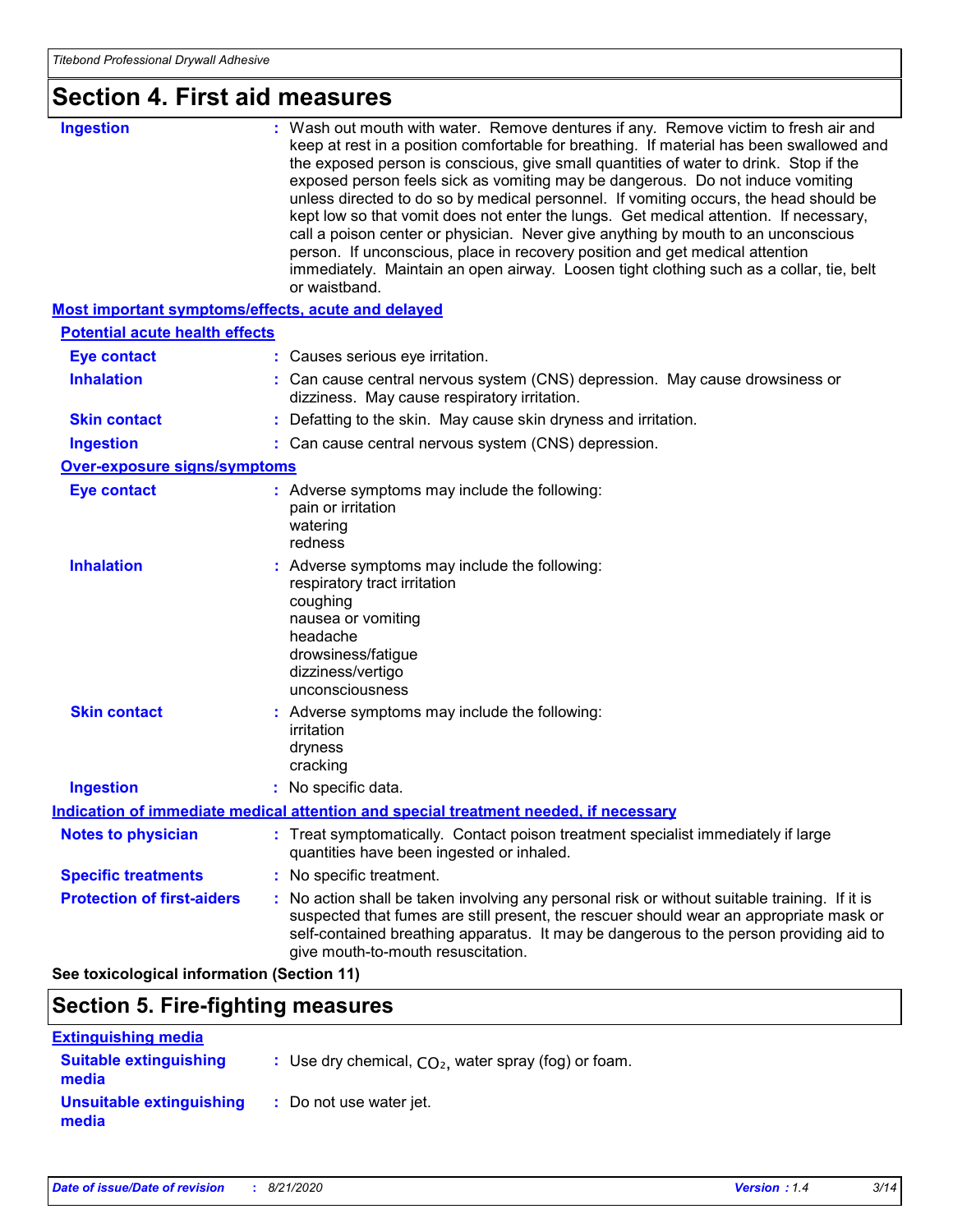### **Section 5. Fire-fighting measures**

| <b>Specific hazards arising</b><br>from the chemical     | : Highly flammable liquid and vapor. Runoff to sewer may create fire or explosion hazard.<br>In a fire or if heated, a pressure increase will occur and the container may burst, with the<br>risk of a subsequent explosion.                                                                                                  |
|----------------------------------------------------------|-------------------------------------------------------------------------------------------------------------------------------------------------------------------------------------------------------------------------------------------------------------------------------------------------------------------------------|
| <b>Hazardous thermal</b><br>decomposition products       | : Decomposition products may include the following materials:<br>carbon dioxide<br>carbon monoxide                                                                                                                                                                                                                            |
| <b>Special protective actions</b><br>for fire-fighters   | : Promptly isolate the scene by removing all persons from the vicinity of the incident if<br>there is a fire. No action shall be taken involving any personal risk or without suitable<br>training. Move containers from fire area if this can be done without risk. Use water<br>spray to keep fire-exposed containers cool. |
| <b>Special protective</b><br>equipment for fire-fighters | Fire-fighters should wear appropriate protective equipment and self-contained breathing<br>apparatus (SCBA) with a full face-piece operated in positive pressure mode.                                                                                                                                                        |

### **Section 6. Accidental release measures**

#### **Personal precautions, protective equipment and emergency procedures**

| For non-emergency<br>personnel                               | : No action shall be taken involving any personal risk or without suitable training.<br>Evacuate surrounding areas. Keep unnecessary and unprotected personnel from<br>entering. Do not touch or walk through spilled material. Shut off all ignition sources.<br>No flares, smoking or flames in hazard area. Avoid breathing vapor or mist. Provide<br>adequate ventilation. Wear appropriate respirator when ventilation is inadequate. Put<br>on appropriate personal protective equipment.                                                                                                                                                                                                                                                                      |  |
|--------------------------------------------------------------|----------------------------------------------------------------------------------------------------------------------------------------------------------------------------------------------------------------------------------------------------------------------------------------------------------------------------------------------------------------------------------------------------------------------------------------------------------------------------------------------------------------------------------------------------------------------------------------------------------------------------------------------------------------------------------------------------------------------------------------------------------------------|--|
| For emergency responders                                     | : If specialized clothing is required to deal with the spillage, take note of any information in<br>Section 8 on suitable and unsuitable materials. See also the information in "For non-<br>emergency personnel".                                                                                                                                                                                                                                                                                                                                                                                                                                                                                                                                                   |  |
| <b>Environmental precautions</b>                             | : Avoid dispersal of spilled material and runoff and contact with soil, waterways, drains<br>and sewers. Inform the relevant authorities if the product has caused environmental<br>pollution (sewers, waterways, soil or air).                                                                                                                                                                                                                                                                                                                                                                                                                                                                                                                                      |  |
| <b>Methods and materials for containment and cleaning up</b> |                                                                                                                                                                                                                                                                                                                                                                                                                                                                                                                                                                                                                                                                                                                                                                      |  |
| <b>Small spill</b>                                           | : Stop leak if without risk. Move containers from spill area. Use spark-proof tools and<br>explosion-proof equipment. Dilute with water and mop up if water-soluble. Alternatively,<br>or if water-insoluble, absorb with an inert dry material and place in an appropriate waste<br>disposal container. Dispose of via a licensed waste disposal contractor.                                                                                                                                                                                                                                                                                                                                                                                                        |  |
| <b>Large spill</b>                                           | : Stop leak if without risk. Move containers from spill area. Use spark-proof tools and<br>explosion-proof equipment. Approach release from upwind. Prevent entry into sewers,<br>water courses, basements or confined areas. Wash spillages into an effluent treatment<br>plant or proceed as follows. Contain and collect spillage with non-combustible,<br>absorbent material e.g. sand, earth, vermiculite or diatomaceous earth and place in<br>container for disposal according to local regulations (see Section 13). Dispose of via a<br>licensed waste disposal contractor. Contaminated absorbent material may pose the<br>same hazard as the spilled product. Note: see Section 1 for emergency contact<br>information and Section 13 for waste disposal. |  |

### **Section 7. Handling and storage**

#### **Precautions for safe handling**

**Protective measures** : Put on appropriate personal protective equipment (see Section 8). Avoid exposure obtain special instructions before use. Do not handle until all safety precautions have been read and understood. Do not get in eyes or on skin or clothing. Do not ingest. Avoid breathing vapor or mist. Use only with adequate ventilation. Wear appropriate respirator when ventilation is inadequate. Do not enter storage areas and confined spaces unless adequately ventilated. Keep in the original container or an approved alternative made from a compatible material, kept tightly closed when not in use. Store and use away from heat, sparks, open flame or any other ignition source. Use explosion-proof electrical (ventilating, lighting and material handling) equipment. Use only non-sparking tools. Take precautionary measures against electrostatic discharges. Empty containers retain product residue and can be hazardous. Do not reuse container.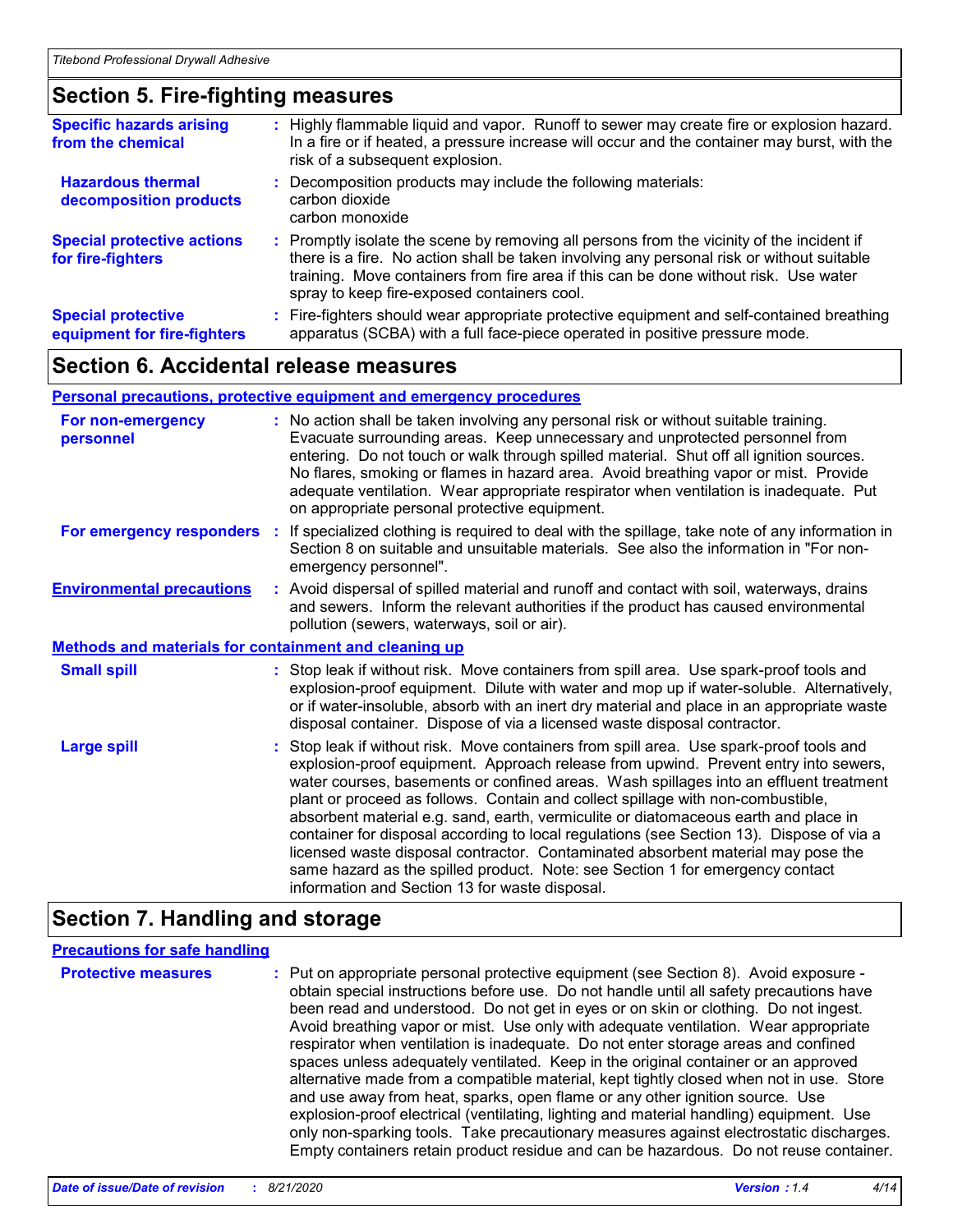# **Section 7. Handling and storage**

| <b>Advice on general</b><br>occupational hygiene                                 | : Eating, drinking and smoking should be prohibited in areas where this material is<br>handled, stored and processed. Workers should wash hands and face before eating,<br>drinking and smoking. Remove contaminated clothing and protective equipment before<br>entering eating areas. See also Section 8 for additional information on hygiene<br>measures.                                                                                                                                                                                                                                                                                                                                                                                                                                                     |
|----------------------------------------------------------------------------------|-------------------------------------------------------------------------------------------------------------------------------------------------------------------------------------------------------------------------------------------------------------------------------------------------------------------------------------------------------------------------------------------------------------------------------------------------------------------------------------------------------------------------------------------------------------------------------------------------------------------------------------------------------------------------------------------------------------------------------------------------------------------------------------------------------------------|
| <b>Conditions for safe storage,</b><br>including any<br><b>incompatibilities</b> | : Store between the following temperatures: -17 to 40 $^{\circ}$ C (1.4 to 104 $^{\circ}$ F). Store in<br>accordance with local regulations. Store in a segregated and approved area. Store in<br>original container protected from direct sunlight in a dry, cool and well-ventilated area,<br>away from incompatible materials (see Section 10) and food and drink. Store locked up.<br>Eliminate all ignition sources. Separate from oxidizing materials. Keep container tightly<br>closed and sealed until ready for use. Containers that have been opened must be<br>carefully resealed and kept upright to prevent leakage. Do not store in unlabeled<br>containers. Use appropriate containment to avoid environmental contamination. See<br>Section 10 for incompatible materials before handling or use. |

## **Section 8. Exposure controls/personal protection**

#### **Control parameters**

#### **Occupational exposure limits**

| <b>Ingredient name</b>    | <b>Exposure limits</b>                                                                                                                                                                                                                                                                                                                                                                                                                                                                                                                                                                                                                               |
|---------------------------|------------------------------------------------------------------------------------------------------------------------------------------------------------------------------------------------------------------------------------------------------------------------------------------------------------------------------------------------------------------------------------------------------------------------------------------------------------------------------------------------------------------------------------------------------------------------------------------------------------------------------------------------------|
| methyl acetate            | ACGIH TLV (United States, 3/2020).<br>TWA: 200 ppm 8 hours.<br>TWA: 606 mg/m <sup>3</sup> 8 hours.<br>STEL: 250 ppm 15 minutes.<br>STEL: 757 mg/m <sup>3</sup> 15 minutes.<br>OSHA PEL 1989 (United States, 3/1989).<br>TWA: 200 ppm 8 hours.<br>TWA: 610 mg/m <sup>3</sup> 8 hours.<br>STEL: 250 ppm 15 minutes.<br>STEL: 760 mg/m <sup>3</sup> 15 minutes.<br>NIOSH REL (United States, 10/2016).<br>TWA: 200 ppm 10 hours.<br>TWA: 610 mg/m <sup>3</sup> 10 hours.<br>STEL: 250 ppm 15 minutes.<br>STEL: 760 mg/m <sup>3</sup> 15 minutes.<br>OSHA PEL (United States, 5/2018).<br>TWA: 200 ppm 8 hours.<br>TWA: $610$ mg/m <sup>3</sup> 8 hours. |
| n-hexane<br>vinyl acetate | OSHA PEL 1989 (United States, 3/1989).<br>TWA: 50 ppm 8 hours.<br>TWA: 180 mg/m <sup>3</sup> 8 hours.<br>NIOSH REL (United States, 10/2016).<br>TWA: 50 ppm 10 hours.<br>TWA: 180 mg/m <sup>3</sup> 10 hours.<br>ACGIH TLV (United States, 3/2020). Absorbed through skin.<br>TWA: 50 ppm 8 hours.<br>OSHA PEL (United States, 5/2018).<br>TWA: 500 ppm 8 hours.<br>TWA: 1800 mg/m <sup>3</sup> 8 hours.<br>ACGIH TLV (United States, 3/2020).                                                                                                                                                                                                       |
|                           | TWA: 10 ppm 8 hours.<br>TWA: 35 mg/m <sup>3</sup> 8 hours.<br>STEL: 15 ppm 15 minutes.<br>STEL: 53 mg/m <sup>3</sup> 15 minutes.<br>OSHA PEL 1989 (United States, 3/1989).<br>TWA: 10 ppm 8 hours.<br>TWA: 30 mg/m <sup>3</sup> 8 hours.                                                                                                                                                                                                                                                                                                                                                                                                             |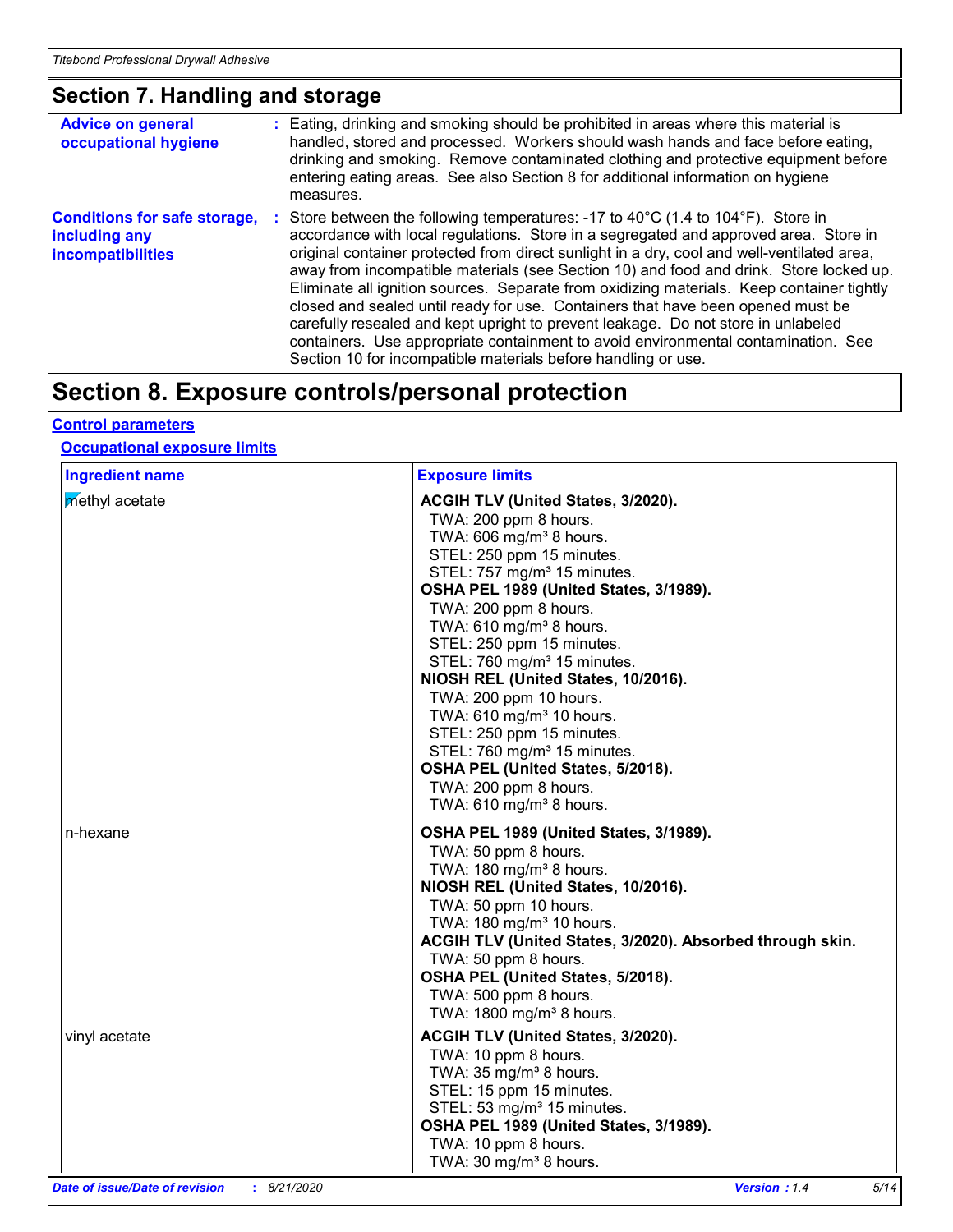## **Section 8. Exposure controls/personal protection**

|                                                   | STEL: 20 ppm 15 minutes.<br>STEL: 60 mg/m <sup>3</sup> 15 minutes.<br>NIOSH REL (United States, 10/2016).<br>CEIL: 4 ppm 15 minutes.<br>CEIL: 15 mg/m <sup>3</sup> 15 minutes.                                                                                                                                                                                                                                                                                                                                                                                                                                         |
|---------------------------------------------------|------------------------------------------------------------------------------------------------------------------------------------------------------------------------------------------------------------------------------------------------------------------------------------------------------------------------------------------------------------------------------------------------------------------------------------------------------------------------------------------------------------------------------------------------------------------------------------------------------------------------|
| <b>Appropriate engineering</b><br><b>controls</b> | : Use only with adequate ventilation. Use process enclosures, local exhaust ventilation or<br>other engineering controls to keep worker exposure to airborne contaminants below any<br>recommended or statutory limits. The engineering controls also need to keep gas,                                                                                                                                                                                                                                                                                                                                                |
|                                                   | vapor or dust concentrations below any lower explosive limits. Use explosion-proof<br>ventilation equipment.                                                                                                                                                                                                                                                                                                                                                                                                                                                                                                           |
| <b>Environmental exposure</b><br>controls         | : Emissions from ventilation or work process equipment should be checked to ensure<br>they comply with the requirements of environmental protection legislation. In some<br>cases, fume scrubbers, filters or engineering modifications to the process equipment<br>will be necessary to reduce emissions to acceptable levels.                                                                                                                                                                                                                                                                                        |
| <b>Individual protection measures</b>             |                                                                                                                                                                                                                                                                                                                                                                                                                                                                                                                                                                                                                        |
| <b>Hygiene measures</b>                           | : Wash hands, forearms and face thoroughly after handling chemical products, before<br>eating, smoking and using the lavatory and at the end of the working period.<br>Appropriate techniques should be used to remove potentially contaminated clothing.<br>Wash contaminated clothing before reusing. Ensure that eyewash stations and safety<br>showers are close to the workstation location.                                                                                                                                                                                                                      |
| <b>Eye/face protection</b>                        | Safety eyewear complying with an approved standard should be used when a risk<br>assessment indicates this is necessary to avoid exposure to liquid splashes, mists,<br>gases or dusts. If contact is possible, the following protection should be worn, unless<br>the assessment indicates a higher degree of protection: chemical splash goggles.                                                                                                                                                                                                                                                                    |
| <b>Skin protection</b>                            |                                                                                                                                                                                                                                                                                                                                                                                                                                                                                                                                                                                                                        |
| <b>Hand protection</b>                            | : Chemical-resistant, impervious gloves complying with an approved standard should be<br>worn at all times when handling chemical products if a risk assessment indicates this is<br>necessary. Considering the parameters specified by the glove manufacturer, check<br>during use that the gloves are still retaining their protective properties. It should be<br>noted that the time to breakthrough for any glove material may be different for different<br>glove manufacturers. In the case of mixtures, consisting of several substances, the<br>protection time of the gloves cannot be accurately estimated. |
| <b>Body protection</b>                            | : Personal protective equipment for the body should be selected based on the task being<br>performed and the risks involved and should be approved by a specialist before<br>handling this product. When there is a risk of ignition from static electricity, wear anti-<br>static protective clothing. For the greatest protection from static discharges, clothing<br>should include anti-static overalls, boots and gloves.                                                                                                                                                                                         |
| <b>Other skin protection</b>                      | : Appropriate footwear and any additional skin protection measures should be selected<br>based on the task being performed and the risks involved and should be approved by a<br>specialist before handling this product.                                                                                                                                                                                                                                                                                                                                                                                              |
| <b>Respiratory protection</b>                     | : Based on the hazard and potential for exposure, select a respirator that meets the<br>appropriate standard or certification. Respirators must be used according to a<br>respiratory protection program to ensure proper fitting, training, and other important<br>aspects of use.                                                                                                                                                                                                                                                                                                                                    |

### **Section 9. Physical and chemical properties**

| <b>Appearance</b>     |                    |
|-----------------------|--------------------|
| <b>Physical state</b> | : Liquid. [Paste.] |
| <b>Color</b>          | : Brown. [Light]   |
| Odor                  | $:$ Solvent(s)     |
| <b>Odor threshold</b> | : Not available.   |
| рH                    | : Not applicable.  |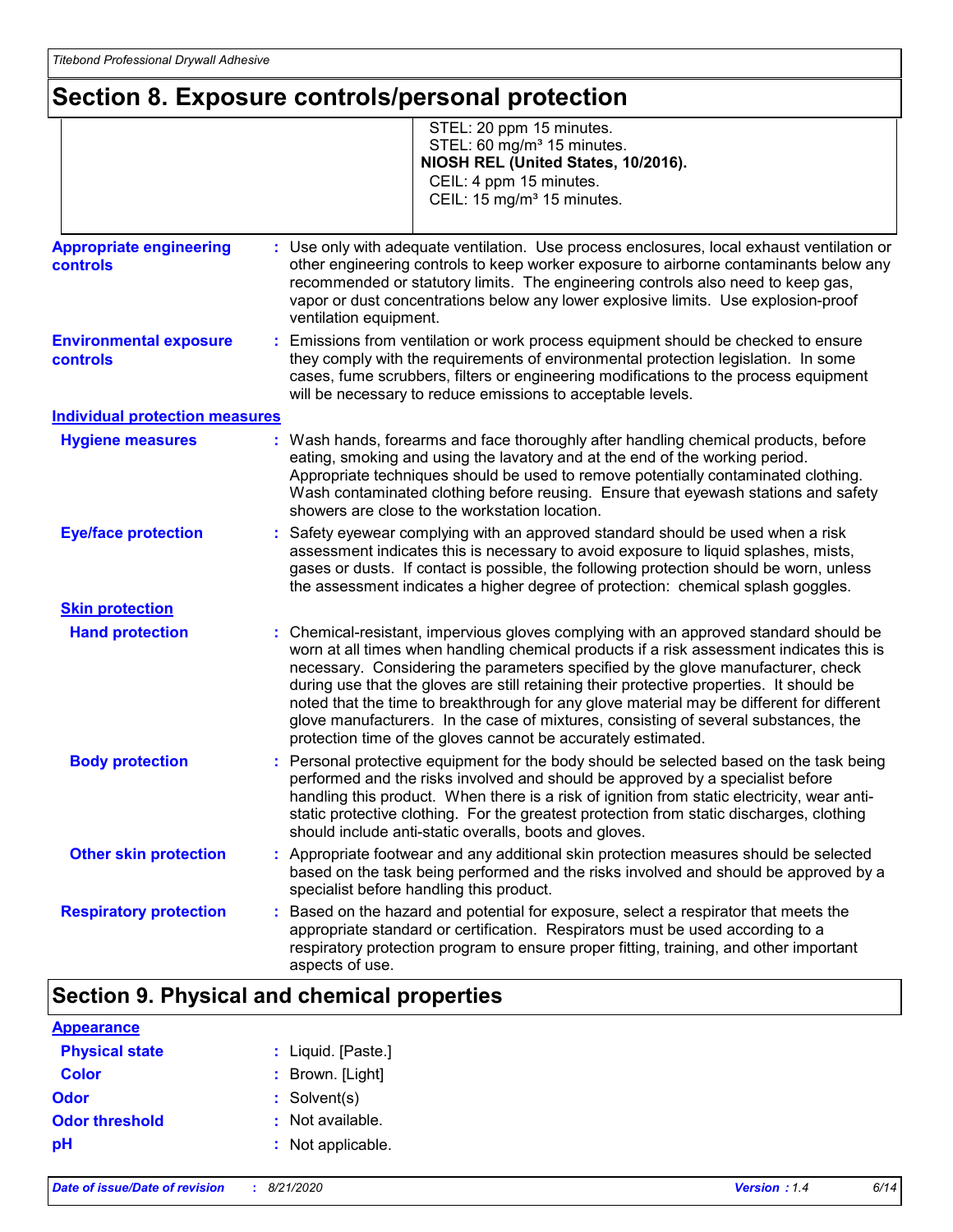### **Section 9. Physical and chemical properties**

| <b>Melting point</b>                              | : Not available.                                                                                                            |
|---------------------------------------------------|-----------------------------------------------------------------------------------------------------------------------------|
| <b>Boiling point</b>                              | : $54.44^{\circ}$ C (130 $^{\circ}$ F)                                                                                      |
| <b>Flash point</b>                                | : Closed cup: -13°C (8.6°F) [Setaflash.]                                                                                    |
| <b>Evaporation rate</b>                           | $:$ >1 (butyl acetate = 1)                                                                                                  |
| <b>Flammability (solid, gas)</b>                  | : Flammable in the presence of the following materials or conditions: open flames, sparks<br>and static discharge and heat. |
| Lower and upper explosive<br>(flammable) limits   | : Not available.                                                                                                            |
| <b>VOC (less water, less</b><br>exempt solvents)  | $: 365$ g/l                                                                                                                 |
| <b>Volatility</b>                                 | $: 37.28\%$ (w/w)                                                                                                           |
| <b>Vapor density</b>                              | : Not available.                                                                                                            |
| <b>Relative density</b>                           | : 1.28009                                                                                                                   |
| <b>Solubility</b>                                 | : Very slightly soluble in the following materials: cold water and hot water.                                               |
| <b>Solubility in water</b>                        | : Not available.                                                                                                            |
| <b>Partition coefficient: n-</b><br>octanol/water | : Not available.                                                                                                            |
| <b>Auto-ignition temperature</b>                  | : $252^{\circ}$ C (485.6 $^{\circ}$ F)                                                                                      |
| <b>Decomposition temperature</b>                  | : Not available.                                                                                                            |
| <b>Viscosity</b>                                  | : Not available.                                                                                                            |
|                                                   |                                                                                                                             |

### **Section 10. Stability and reactivity**

| <b>Reactivity</b>                            | : No specific test data related to reactivity available for this product or its ingredients.                                                                                 |
|----------------------------------------------|------------------------------------------------------------------------------------------------------------------------------------------------------------------------------|
| <b>Chemical stability</b>                    | : The product is stable.                                                                                                                                                     |
| <b>Possibility of hazardous</b><br>reactions | : Under normal conditions of storage and use, hazardous reactions will not occur.                                                                                            |
| <b>Conditions to avoid</b>                   | : Avoid all possible sources of ignition (spark or flame). Do not pressurize, cut, weld,<br>braze, solder, drill, grind or expose containers to heat or sources of ignition. |
| <b>Incompatible materials</b>                | Reactive or incompatible with the following materials:<br>oxidizing materials                                                                                                |
| <b>Hazardous decomposition</b><br>products   | Under normal conditions of storage and use, hazardous decomposition products should<br>not be produced.                                                                      |
|                                              |                                                                                                                                                                              |

## **Section 11. Toxicological information**

#### **Information on toxicological effects**

#### **Acute toxicity**

| <b>Product/ingredient name</b> | <b>Result</b>                | <b>Species</b> | <b>Dose</b>             | <b>Exposure</b> |
|--------------------------------|------------------------------|----------------|-------------------------|-----------------|
| <b>Methyl</b> acetate          | LD50 Dermal                  | Rabbit         | $>5$ g/kg               |                 |
|                                | LD50 Oral                    | Rat            | $>5$ g/kg               |                 |
| n-hexane                       | LC50 Inhalation Gas.         | Rat            | 48000 ppm               | 4 hours         |
|                                | LD50 Dermal                  | Rabbit         | >3295 mg/kg             |                 |
|                                | LD50 Oral                    | Rat            | 15840 mg/kg             |                 |
| vinyl acetate                  | <b>LC50 Inhalation Vapor</b> | Rat            | 11400 mg/m <sup>3</sup> | l4 hours        |
|                                | LD50 Dermal                  | Rabbit         | 2335 mg/kg              |                 |
|                                | LD50 Oral                    | Rat            | 2900 mg/kg              |                 |

#### **Irritation/Corrosion**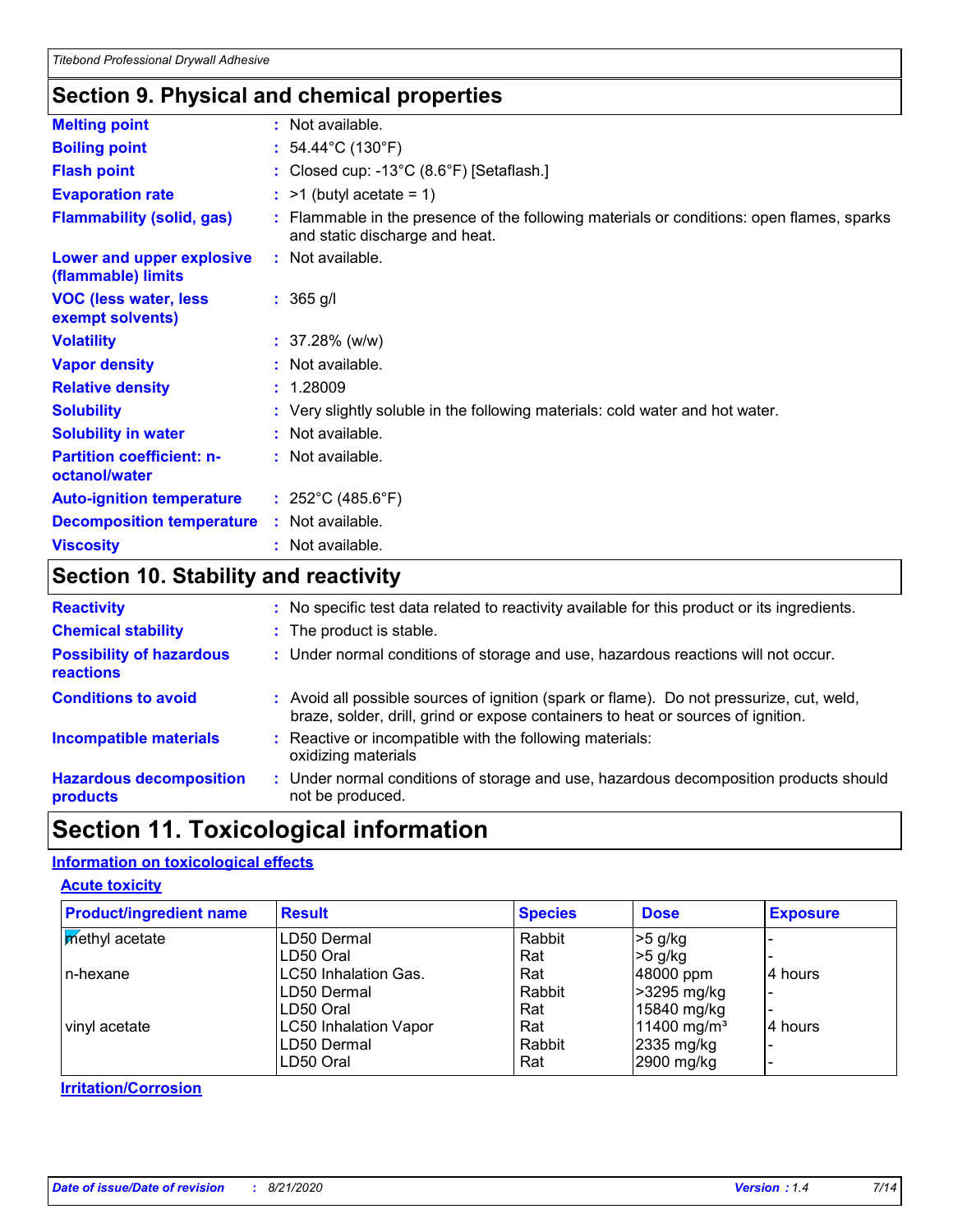## **Section 11. Toxicological information**

| <b>Product/ingredient name</b> | <b>Result</b>               | <b>Species</b> | <b>Score</b> | <b>Exposure</b>           | <b>Observation</b> |
|--------------------------------|-----------------------------|----------------|--------------|---------------------------|--------------------|
| methyl acetate                 | Eyes - Moderate irritant    | Rabbit         |              | <b>24 hours 100</b>       |                    |
|                                | <b>Skin - Mild irritant</b> | Rabbit         |              | mq<br><b>24 hours 500</b> |                    |
|                                | Skin - Moderate irritant    | Rabbit         |              | mg<br>24 hours 20         |                    |
| In-hexane                      | Eyes - Mild irritant        | Rabbit         |              | mg<br>$10 \text{ mg}$     |                    |

**Conclusion/Summary**

- **Skin :** Prolonged or repeated contact can defat the skin and lead to irritation, cracking and/or dermatitis.
- **Eyes :** This product may irritate eyes upon contact.

and may lead to unconsciousness.

- 
- **Respiratory :** High vapor concentrations can cause headaches, dizziness, drowsiness and nausea
- **Sensitization**
- Not available.

#### **Mutagenicity**

Not available.

#### **Carcinogenicity**

Not available.

#### **Classification**

| <b>Product/ingredient name</b> | <b>OSHA</b> | <b>IARC</b> | <b>NTP</b> |
|--------------------------------|-------------|-------------|------------|
| <b>V</b> inyl acetate          |             | 2Β          |            |

#### **Reproductive toxicity**

Not available.

#### **Teratogenicity**

Not available.

#### **Specific target organ toxicity (single exposure)**

| <b>Name</b>                                   | <b>Category</b> | <b>Route of</b><br>exposure | <b>Target organs</b>                   |
|-----------------------------------------------|-----------------|-----------------------------|----------------------------------------|
| <b>Fitebond Professional Drywall Adhesive</b> | Category 3      |                             | Respiratory tract<br>irritation        |
|                                               | Category 3      |                             | Narcotic effects                       |
| methyl acetate                                | Category 3      |                             | <b>Respiratory tract</b><br>irritation |
|                                               | Category 3      |                             | Narcotic effects                       |
| In-hexane                                     | Category 3      |                             | Respiratory tract<br>irritation        |
|                                               | Category 3      |                             | Narcotic effects                       |
| vinyl acetate                                 | Category 3      |                             | Respiratory tract<br>irritation        |

#### **Specific target organ toxicity (repeated exposure)**

| <b>Name</b> | <b>Category</b>        | <b>Route of</b><br>exposure | <b>Target organs</b>         |
|-------------|------------------------|-----------------------------|------------------------------|
| In-hexane   | ⊩Category <sup>→</sup> | l inhalation                | peripheral nervous<br>svstem |

#### **Aspiration hazard**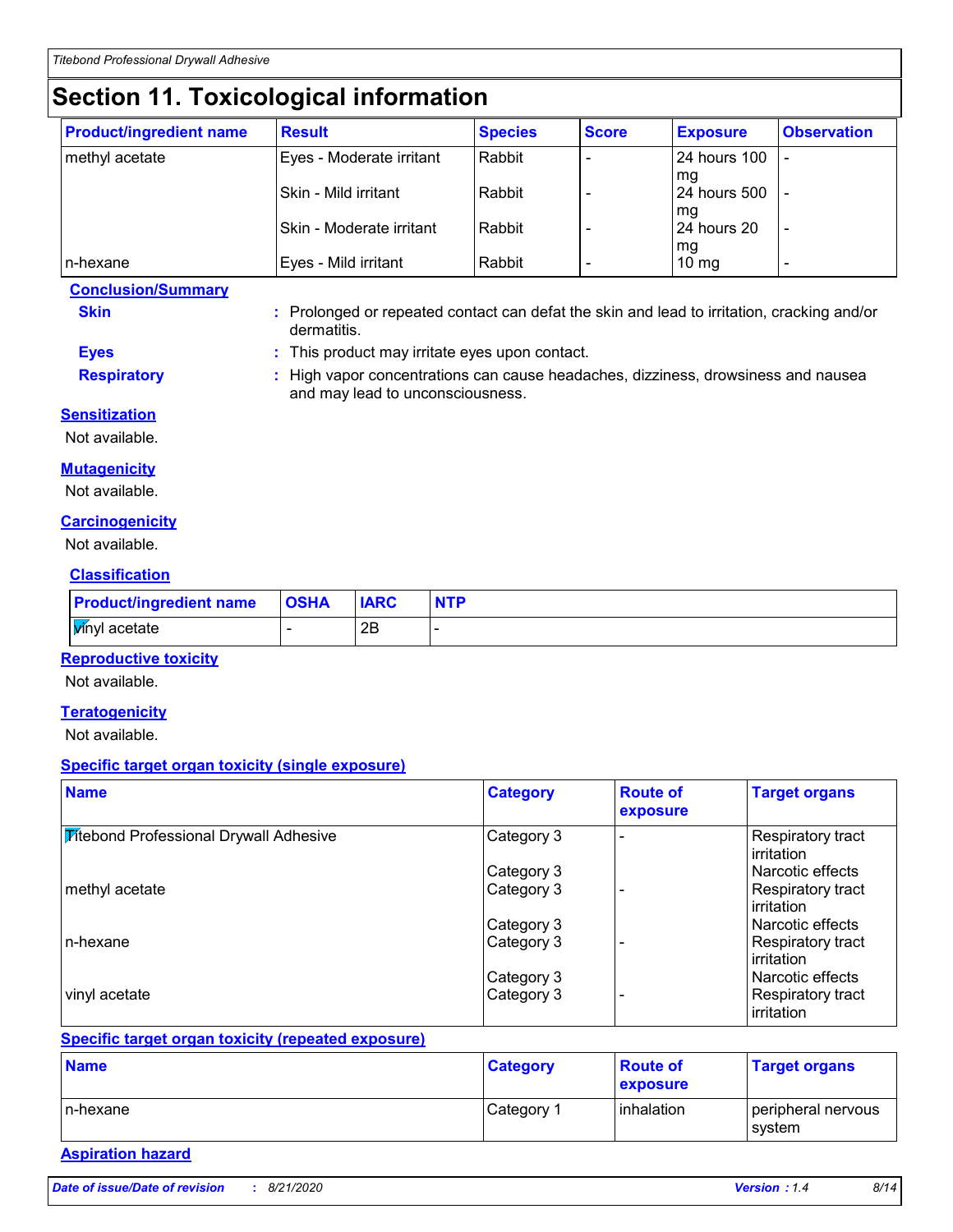# **Section 11. Toxicological information**

| <b>Name</b>                                                                  |                                                                                                                                          | <b>Result</b>                                                                              |
|------------------------------------------------------------------------------|------------------------------------------------------------------------------------------------------------------------------------------|--------------------------------------------------------------------------------------------|
| n-hexane                                                                     |                                                                                                                                          | <b>ASPIRATION HAZARD - Category 1</b>                                                      |
| <b>Information on the likely</b><br>routes of exposure                       | : Not available.                                                                                                                         |                                                                                            |
| <b>Potential acute health effects</b>                                        |                                                                                                                                          |                                                                                            |
| <b>Eye contact</b>                                                           | : Causes serious eye irritation.                                                                                                         |                                                                                            |
| <b>Inhalation</b>                                                            | dizziness. May cause respiratory irritation.                                                                                             | Can cause central nervous system (CNS) depression. May cause drowsiness or                 |
| <b>Skin contact</b>                                                          |                                                                                                                                          | Defatting to the skin. May cause skin dryness and irritation.                              |
| <b>Ingestion</b>                                                             |                                                                                                                                          | : Can cause central nervous system (CNS) depression.                                       |
| Symptoms related to the physical, chemical and toxicological characteristics |                                                                                                                                          |                                                                                            |
| <b>Eye contact</b>                                                           | : Adverse symptoms may include the following:<br>pain or irritation<br>watering<br>redness                                               |                                                                                            |
| <b>Inhalation</b>                                                            | respiratory tract irritation<br>coughing<br>nausea or vomiting<br>headache<br>drowsiness/fatigue<br>dizziness/vertigo<br>unconsciousness | Adverse symptoms may include the following:                                                |
| <b>Skin contact</b>                                                          | irritation<br>dryness<br>cracking                                                                                                        | Adverse symptoms may include the following:                                                |
| <b>Ingestion</b>                                                             | : No specific data.                                                                                                                      |                                                                                            |
|                                                                              |                                                                                                                                          | Delayed and immediate effects and also chronic effects from short and long term exposure   |
| <b>Short term exposure</b>                                                   |                                                                                                                                          |                                                                                            |
| <b>Potential immediate</b><br>effects                                        | : Not available.                                                                                                                         |                                                                                            |
| <b>Potential delayed effects</b>                                             | : Not available.                                                                                                                         |                                                                                            |
| <b>Long term exposure</b>                                                    |                                                                                                                                          |                                                                                            |
| <b>Potential immediate</b><br>effects                                        | : Not available.                                                                                                                         |                                                                                            |
| <b>Potential delayed effects</b>                                             | : Not available.                                                                                                                         |                                                                                            |
| <b>Potential chronic health effects</b><br>Not available.                    |                                                                                                                                          |                                                                                            |
| <b>General</b>                                                               | dermatitis.                                                                                                                              | : Prolonged or repeated contact can defat the skin and lead to irritation, cracking and/or |
| <b>Carcinogenicity</b>                                                       | exposure.                                                                                                                                | Suspected of causing cancer. Risk of cancer depends on duration and level of               |
| <b>Mutagenicity</b>                                                          |                                                                                                                                          | : No known significant effects or critical hazards.                                        |
| <b>Teratogenicity</b>                                                        |                                                                                                                                          | No known significant effects or critical hazards.                                          |
| <b>Developmental effects</b>                                                 |                                                                                                                                          | : No known significant effects or critical hazards.                                        |
| <b>Fertility effects</b>                                                     |                                                                                                                                          | : No known significant effects or critical hazards.                                        |
| <b>Numerical measures of toxicity</b>                                        |                                                                                                                                          |                                                                                            |
| <b>Acute toxicity estimates</b>                                              |                                                                                                                                          |                                                                                            |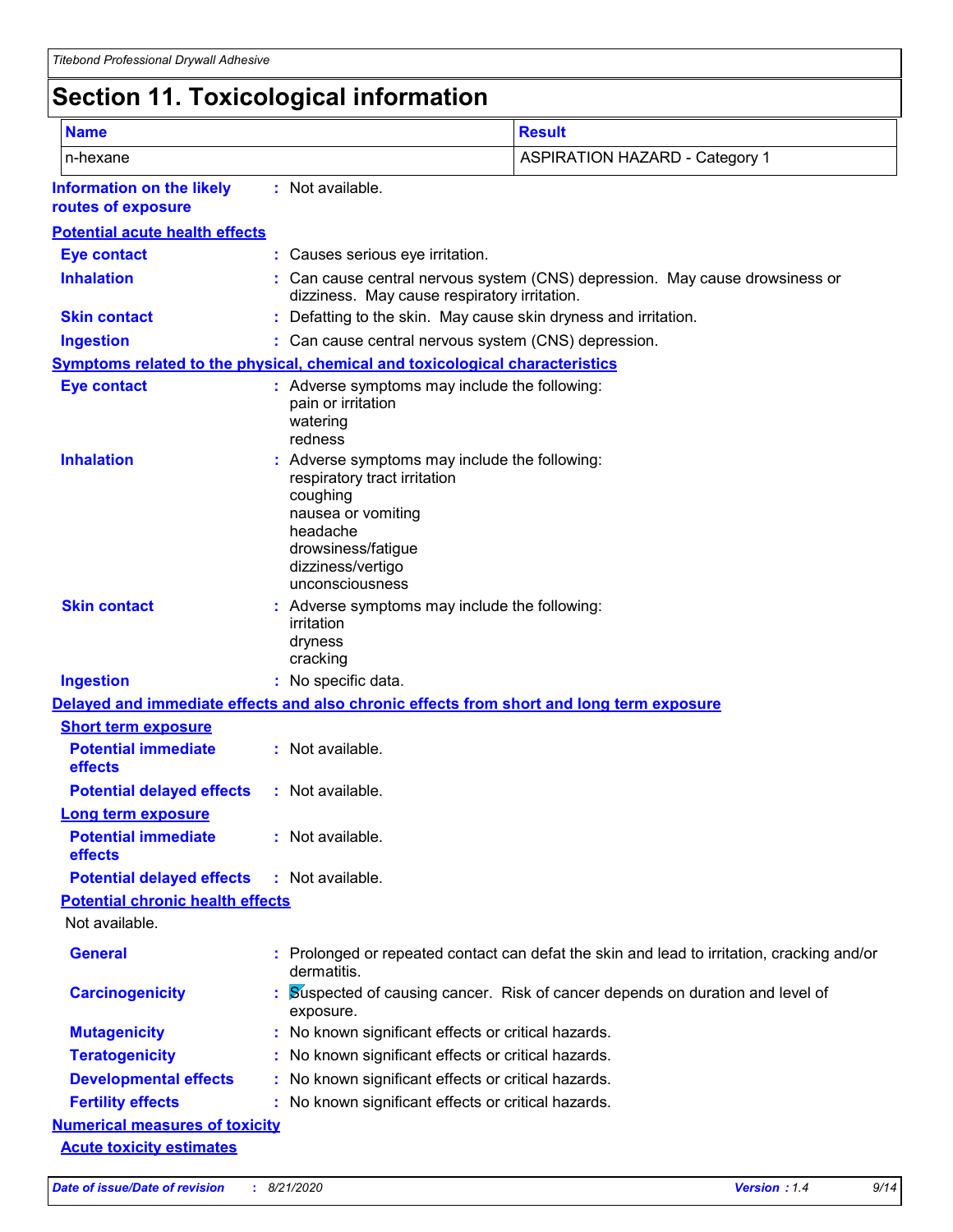# **Section 11. Toxicological information**

Not available.

# **Section 12. Ecological information**

### **Toxicity**

| <b>Product/ingredient name</b> | <b>Result</b>                                               | <b>Species</b>                                                          | <b>Exposure</b>      |
|--------------------------------|-------------------------------------------------------------|-------------------------------------------------------------------------|----------------------|
| methyl acetate                 | Acute LC50 320000 µg/l Fresh water                          | Fish - Pimephales promelas                                              | 96 hours             |
| n-hexane                       | Acute EC50 0.89 mg/l                                        | Algae                                                                   | 96 hours             |
|                                | Acute EC50 3.9 mg/l                                         | Crustaceans                                                             | 48 hours             |
|                                | Acute LC50 2500 µg/l Fresh water                            | Fish - Pimephales promelas                                              | 96 hours             |
|                                | Chronic NOEC 4.9 mg/l                                       | Crustaceans                                                             | 21 days              |
|                                | Chronic NOEC 2.8 mg/l                                       | Fish - rainbow trout                                                    | 28 days              |
| vinyl acetate                  | Acute EC50 8.81 mg/l                                        | Algae - Pseudokirchnerella<br>subcapitata                               | 96 hours             |
|                                | Acute EC50 12.6 mg/l                                        | Daphnia                                                                 | 48 hours             |
|                                | Acute LC50 10000 to 100000 µg/l<br>Marine water             | Crustaceans - Crangon crangon -<br>Larvae                               | 48 hours             |
|                                | Acute LC50 14000 µg/l Fresh water<br>Chronic NOEC 1.58 mg/l | Fish - Pimephales promelas<br>Algae - Pseudokirchnerella<br>subcapitata | 96 hours<br>96 hours |

### **Persistence and degradability**

| <b>Product/ingredient name</b> | <b>Aquatic half-life</b> | <b>Photolysis</b> | Biodegradability |
|--------------------------------|--------------------------|-------------------|------------------|
| <b>A</b> -hexane               |                          |                   | <b>IReadily</b>  |
| vinvl acetate                  |                          |                   | Readily          |

#### **Bioaccumulative potential**

| <b>Product/ingredient name</b>                     | $LogP_{ow}$  | <b>BCF</b>      | <b>Potential</b>   |
|----------------------------------------------------|--------------|-----------------|--------------------|
| <b>Methyl</b> acetate<br>n-hexane<br>vinyl acetate | 0.18<br>0.73 | 501.187<br>3.16 | low<br>high<br>low |

| <b>Mobility in soil</b>      |                                                     |
|------------------------------|-----------------------------------------------------|
| <b>Soil/water partition</b>  | : Not available.                                    |
| <b>coefficient (Koc)</b>     |                                                     |
| <b>Other adverse effects</b> | : No known significant effects or critical hazards. |

## **Section 13. Disposal considerations**

| <b>Disposal methods</b> | : The generation of waste should be avoided or minimized wherever possible. Disposal<br>of this product, solutions and any by-products should at all times comply with the<br>requirements of environmental protection and waste disposal legislation and any<br>regional local authority requirements. Dispose of surplus and non-recyclable products<br>via a licensed waste disposal contractor. Waste should not be disposed of untreated to<br>the sewer unless fully compliant with the requirements of all authorities with jurisdiction.<br>Waste packaging should be recycled. Incineration or landfill should only be considered<br>when recycling is not feasible. This material and its container must be disposed of in a<br>safe way. Care should be taken when handling emptied containers that have not been<br>cleaned or rinsed out. Empty containers or liners may retain some product residues.<br>Vapor from product residues may create a highly flammable or explosive atmosphere<br>inside the container. Do not cut, weld or grind used containers unless they have been |
|-------------------------|---------------------------------------------------------------------------------------------------------------------------------------------------------------------------------------------------------------------------------------------------------------------------------------------------------------------------------------------------------------------------------------------------------------------------------------------------------------------------------------------------------------------------------------------------------------------------------------------------------------------------------------------------------------------------------------------------------------------------------------------------------------------------------------------------------------------------------------------------------------------------------------------------------------------------------------------------------------------------------------------------------------------------------------------------------------------------------------------------|
|                         | cleaned thoroughly internally. Avoid dispersal of spilled material and runoff and contact<br>with soil, waterways, drains and sewers.                                                                                                                                                                                                                                                                                                                                                                                                                                                                                                                                                                                                                                                                                                                                                                                                                                                                                                                                                             |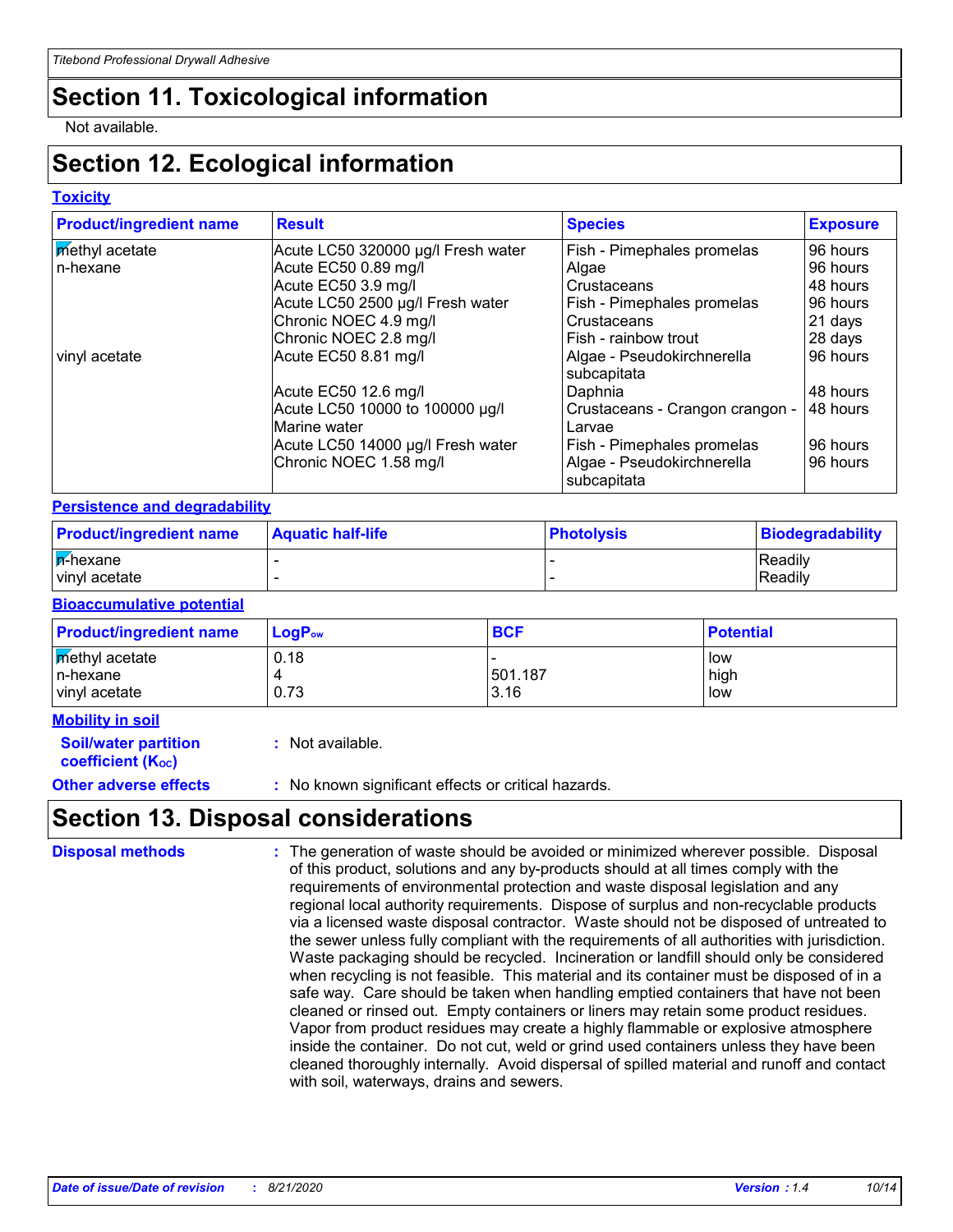# **Section 14. Transport information**

|                                        | <b>DOT</b><br><b>Classification</b>             | <b>TDG</b><br><b>Classification</b>             | <b>Mexico</b><br><b>Classification</b>          | <b>ADR/RID</b>                                  | <b>IMDG</b>                                     | <b>IATA</b>                                     |
|----------------------------------------|-------------------------------------------------|-------------------------------------------------|-------------------------------------------------|-------------------------------------------------|-------------------------------------------------|-------------------------------------------------|
| <b>UN number</b>                       | <b>UN1133</b>                                   | <b>UN1133</b>                                   | <b>UN1133</b>                                   | <b>UN1133</b>                                   | <b>UN1133</b>                                   | <b>UN1133</b>                                   |
| <b>UN proper</b><br>shipping name      | ADHESIVES,<br>containing<br>flammable<br>liquid | ADHESIVES,<br>containing<br>flammable<br>liquid | ADHESIVES,<br>containing<br>flammable<br>liquid | ADHESIVES,<br>containing<br>flammable<br>liquid | ADHESIVES,<br>containing<br>flammable<br>liquid | ADHESIVES,<br>containing<br>flammable<br>liquid |
| <b>Transport</b><br>hazard class(es)   | 3                                               | 3                                               | 3                                               | 3                                               | 3                                               | 3                                               |
| <b>Packing group</b>                   | III                                             | III                                             | III                                             | $\mathbf{III}$                                  | $\mathbf{III}$                                  | $\mathbf{III}$                                  |
| <b>Environmental</b><br><b>hazards</b> | No.                                             | No.                                             | No.                                             | No.                                             | No.                                             | No.                                             |

| <b>Additional information</b> |                                                                                                                                                                     |
|-------------------------------|---------------------------------------------------------------------------------------------------------------------------------------------------------------------|
| <b>DOT Classification</b>     | : Remarks Limited quantity                                                                                                                                          |
| <b>TDG Classification</b>     | : Product classified as per the following sections of the Transportation of Dangerous<br>Goods Regulations: 2.18-2.19 (Class 3).<br><b>Remarks</b> Limited quantity |
| <b>Mexico Classification</b>  | : Remarks Limited quantity                                                                                                                                          |
| <b>ADR/RID</b>                | : Tunnel code (D/E)<br><b>Remarks</b> Limited quantity                                                                                                              |
| <b>IMDG</b>                   | <b>Remarks</b> Limited quantity                                                                                                                                     |

### **Section 15. Regulatory information**

### **U.S. Federal regulations**

#### **SARA 302/304**

### **Composition/information on ingredients**

|                         |               |            | <b>SARA 302 TPQ</b> |           | <b>SARA 304 RQ</b> |           |
|-------------------------|---------------|------------|---------------------|-----------|--------------------|-----------|
| <b>Name</b>             | $\frac{9}{6}$ | <b>EHS</b> | $(\mathsf{lbs})$    | (gallons) | (lbs)              | (gallons) |
| l <b>y</b> ínyl acetate | ≤0.3          | Yes.       | 1000                | 129       | 5000               | 644.8     |

**SARA 304 RQ :** 2145669.5 lbs / 974134 kg [201031.9 gal / 760988.6 L]

### **SARA 311/312**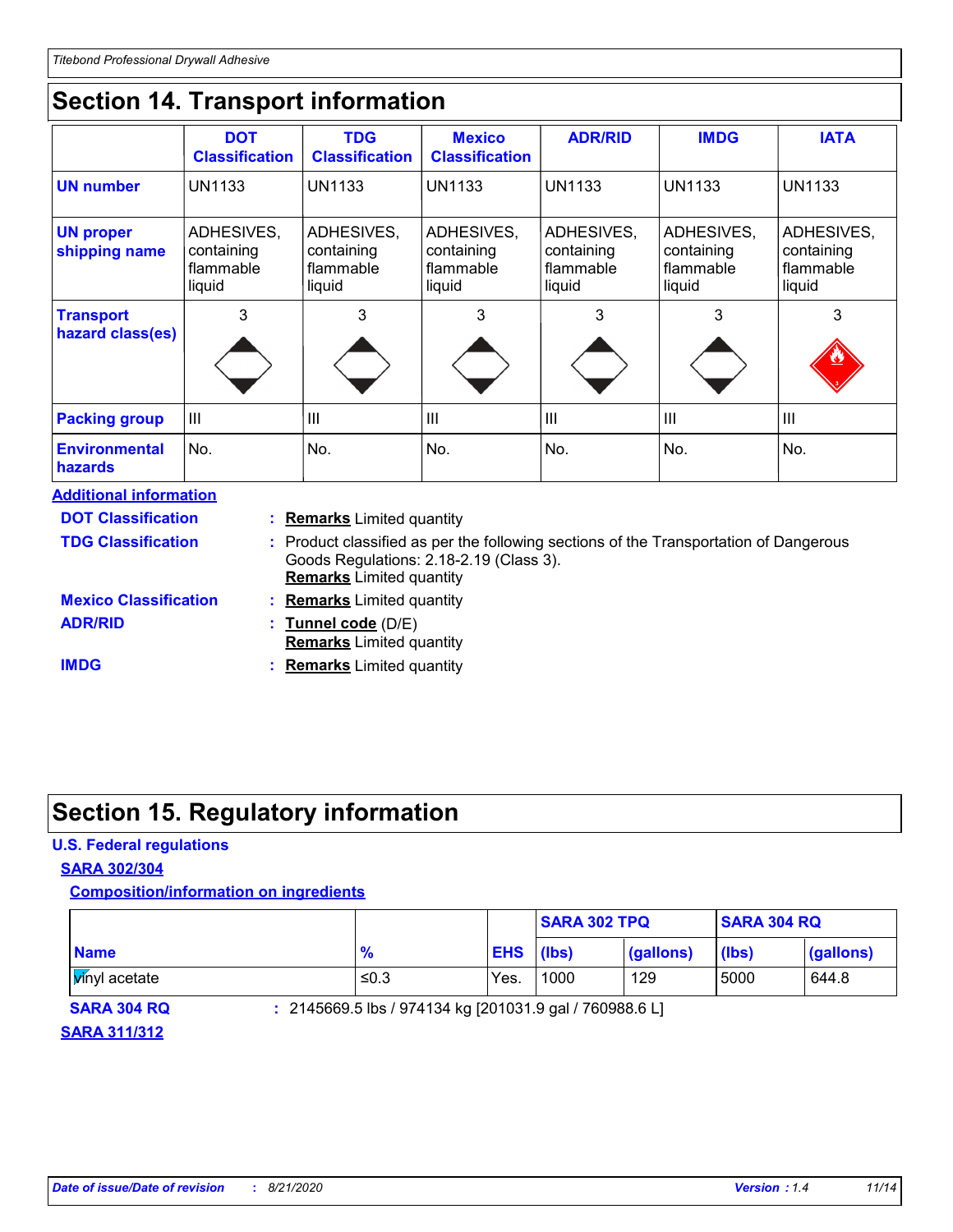## **Section 15. Regulatory information**

| <b>Classification</b> | : FLAMMABLE LIQUIDS - Category 2                                      |
|-----------------------|-----------------------------------------------------------------------|
|                       | EYE IRRITATION - Category 2A                                          |
|                       | CARCINOGENICITY - Category 2                                          |
|                       | SPECIFIC TARGET ORGAN TOXICITY (SINGLE EXPOSURE) (Respiratory tract   |
|                       | irritation) - Category 3                                              |
|                       | SPECIFIC TARGET ORGAN TOXICITY (SINGLE EXPOSURE) (Narcotic effects) - |
|                       | Category 3                                                            |
|                       | HNOC - Defatting irritant                                             |

#### **Composition/information on ingredients**

| <b>Name</b>    | $\frac{9}{6}$ | <b>Classification</b>                                                                                                                                                                                                                                                                                                                                                         |
|----------------|---------------|-------------------------------------------------------------------------------------------------------------------------------------------------------------------------------------------------------------------------------------------------------------------------------------------------------------------------------------------------------------------------------|
| methyl acetate | ≥25 - ≤50     | FLAMMABLE LIQUIDS - Category 2<br><b>EYE IRRITATION - Category 2A</b><br>SPECIFIC TARGET ORGAN TOXICITY (SINGLE EXPOSURE)<br>(Respiratory tract irritation) - Category 3<br>SPECIFIC TARGET ORGAN TOXICITY (SINGLE EXPOSURE)<br>(Narcotic effects) - Category 3                                                                                                               |
| n-hexane       | ≤3            | FLAMMABLE LIQUIDS - Category 2<br>SKIN IRRITATION - Category 2<br>SPECIFIC TARGET ORGAN TOXICITY (SINGLE EXPOSURE)<br>(Respiratory tract irritation) - Category 3<br>SPECIFIC TARGET ORGAN TOXICITY (SINGLE EXPOSURE)                                                                                                                                                         |
| vinyl acetate  | ≤0.3          | (Narcotic effects) - Category 3<br>SPECIFIC TARGET ORGAN TOXICITY (REPEATED<br>EXPOSURE) - Category 1<br><b>ASPIRATION HAZARD - Category 1</b><br>FLAMMABLE LIQUIDS - Category 2<br><b>ACUTE TOXICITY (inhalation) - Category 4</b><br><b>CARCINOGENICITY - Category 2</b><br>SPECIFIC TARGET ORGAN TOXICITY (SINGLE EXPOSURE)<br>(Respiratory tract irritation) - Category 3 |

#### **SARA 313**

|                              | <b>Product name</b> | <b>CAS number</b> | $\frac{9}{6}$ |
|------------------------------|---------------------|-------------------|---------------|
| <b>Form R - Reporting</b>    | <b>In-hexane</b>    | $110 - 54 - 3$    | '≤3           |
| requirements                 | vinyl acetate       | $108 - 05 - 4$    | l≤0.3         |
| <b>Supplier notification</b> | <b>In-hexane</b>    | $110 - 54 - 3$    | '≤3           |
|                              | vinyl acetate       | $108 - 05 - 4$    | ≤0.3          |

SARA 313 notifications must not be detached from the SDS and any copying and redistribution of the SDS shall include copying and redistribution of the notice attached to copies of the SDS subsequently redistributed.

#### **State regulations**

| <b>Massachusetts</b> | : The following components are listed: METHYL ACETATE; HEXANE; N-HEXANE                                                                         |
|----------------------|-------------------------------------------------------------------------------------------------------------------------------------------------|
| <b>New York</b>      | : The following components are listed: Vinyl acetate; Hexane                                                                                    |
| <b>New Jersey</b>    | : The following components are listed: METHYL ACETATE; ACETIC ACID, METHYL<br>ESTER; VINYL ACETATE; ACETIC ACID ETHENYL ESTER; n-HEXANE; HEXANE |
| Pennsylvania         | : The following components are listed: ACETIC ACID, METHYL ESTER; ACETIC ACID<br>ETHENYL ESTER; HEXANE                                          |

#### **California Prop. 65**

**A WARNING**: This product can expose you to chemicals including n-hexane, which is known to the State of California to cause birth defects or other reproductive harm. For more information go to www.P65Warnings.ca.gov.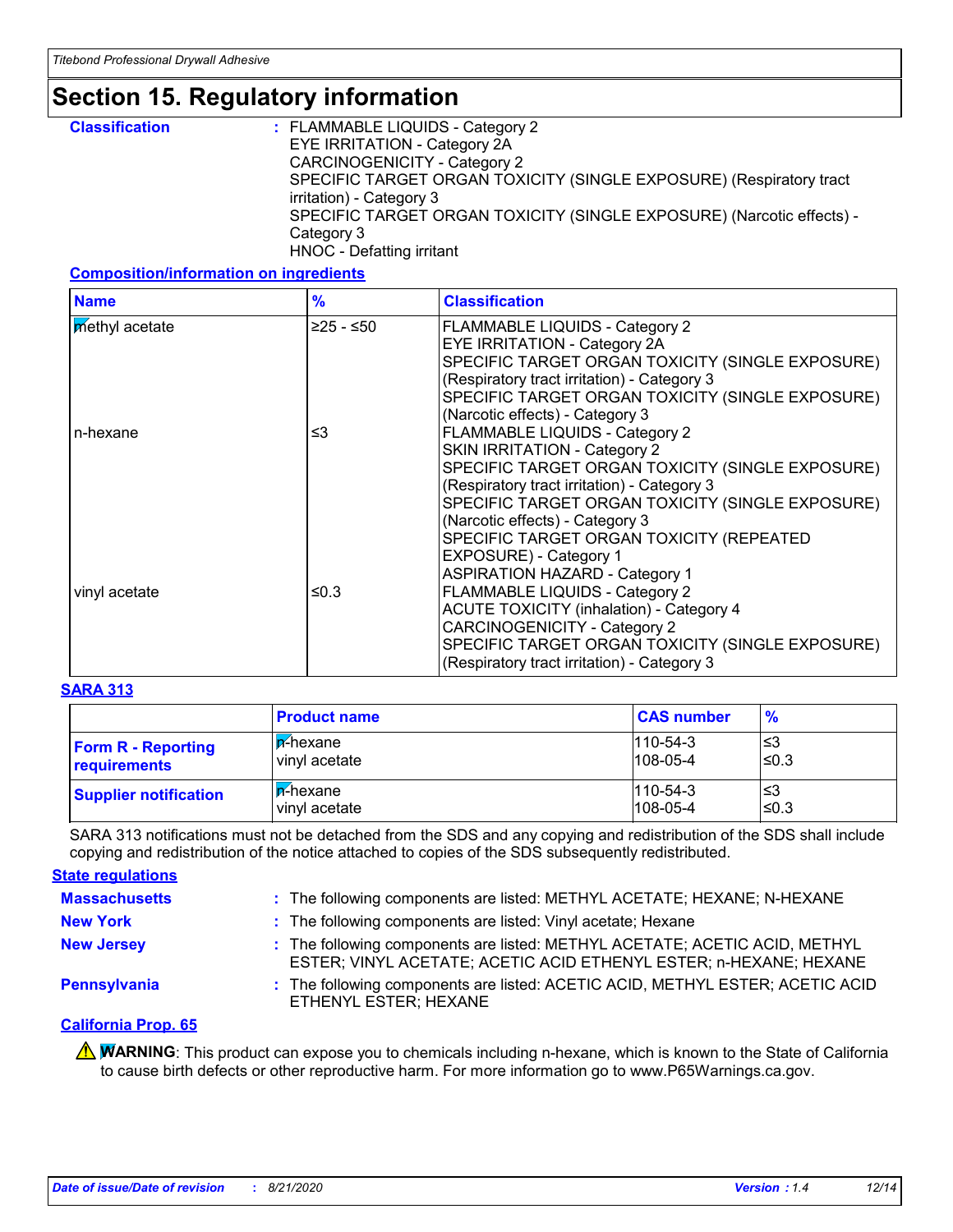# **Section 15. Regulatory information**

| <b>Ingredient name</b> | No significant risk Maximum<br>level | acceptable dosage<br>level |
|------------------------|--------------------------------------|----------------------------|
| In-hexane              |                                      | IYes.                      |

#### **International regulations**

**Chemical Weapon Convention List Schedules I, II & III Chemicals** Not listed.

#### **Montreal Protocol**

Not listed.

#### **Stockholm Convention on Persistent Organic Pollutants**

Not listed.

#### **UNECE Aarhus Protocol on POPs and Heavy Metals**

Not listed.

#### **Inventory list**

**China :** All components are listed or exempted.

**United States TSCA 8(b) inventory**

**:** All components are active or exempted.

### **Section 16. Other information**

**Hazardous Material Information System (U.S.A.)**



**Caution: HMIS® ratings are based on a 0-4 rating scale, with 0 representing minimal hazards or risks, and 4 representing significant hazards or risks. Although HMIS® ratings and the associated label are not required on SDSs or products leaving a facility under 29 CFR 1910.1200, the preparer may choose to provide them. HMIS® ratings are to be used with a fully implemented HMIS® program. HMIS® is a registered trademark and service mark of the American Coatings Association, Inc.**

**The customer is responsible for determining the PPE code for this material. For more information on HMIS® Personal Protective Equipment (PPE) codes, consult the HMIS® Implementation Manual.**

#### **National Fire Protection Association (U.S.A.)**



**Reprinted with permission from NFPA 704-2001, Identification of the Hazards of Materials for Emergency Response Copyright ©1997, National Fire Protection Association, Quincy, MA 02269. This reprinted material is not the complete and official position of the National Fire Protection Association, on the referenced subject which is represented only by the standard in its entirety.**

**Copyright ©2001, National Fire Protection Association, Quincy, MA 02269. This warning system is intended to be interpreted and applied only by properly trained individuals to identify fire, health and reactivity hazards of chemicals. The user is referred to certain limited number of chemicals with recommended classifications in NFPA 49 and NFPA 325, which would be used as a guideline only. Whether the chemicals are classified by NFPA or not, anyone using the 704 systems to classify chemicals does so at their own risk.**